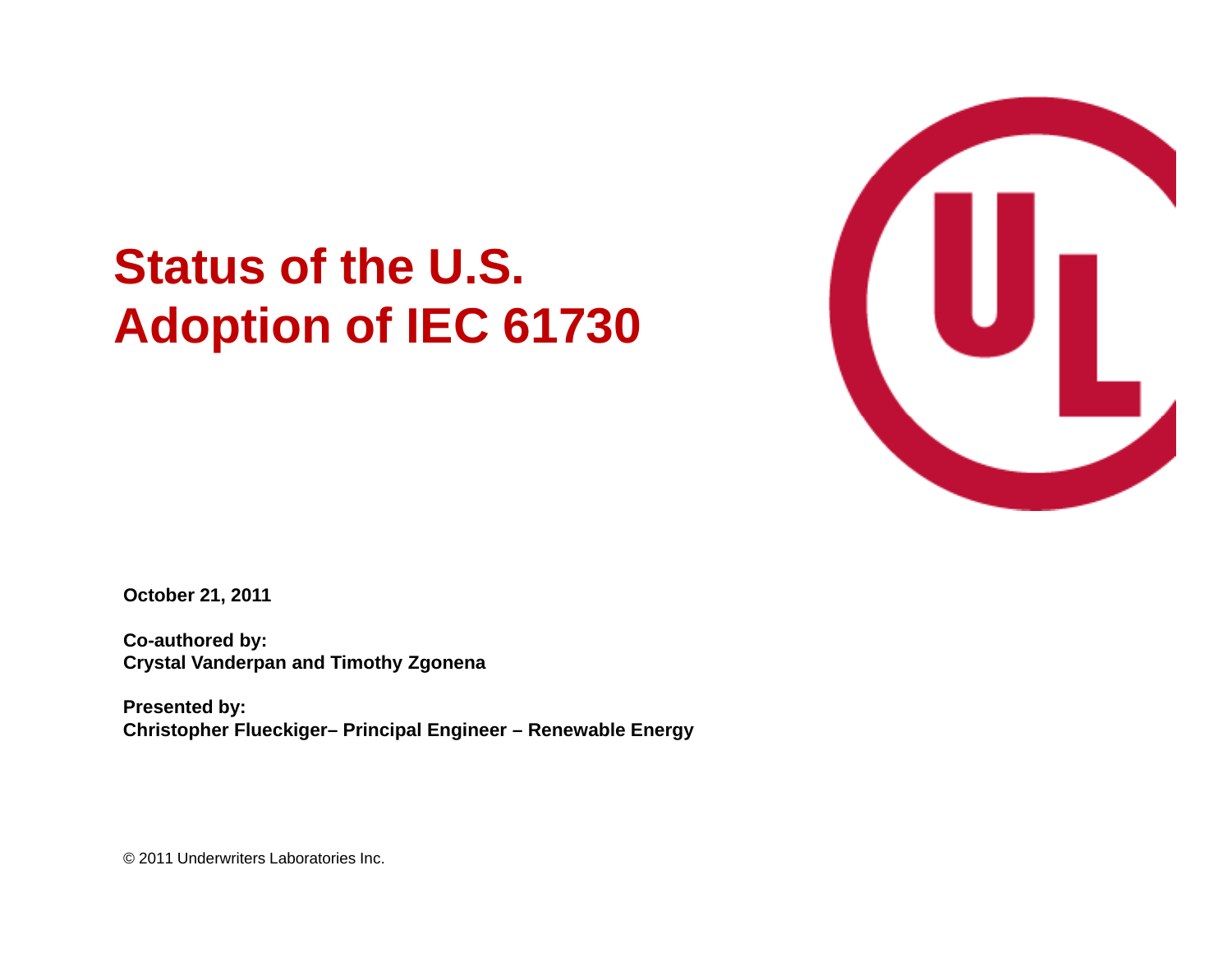### **PV Standards Timeline**

Safety and performance based reliability standards

- •development
- •testing
- •certification

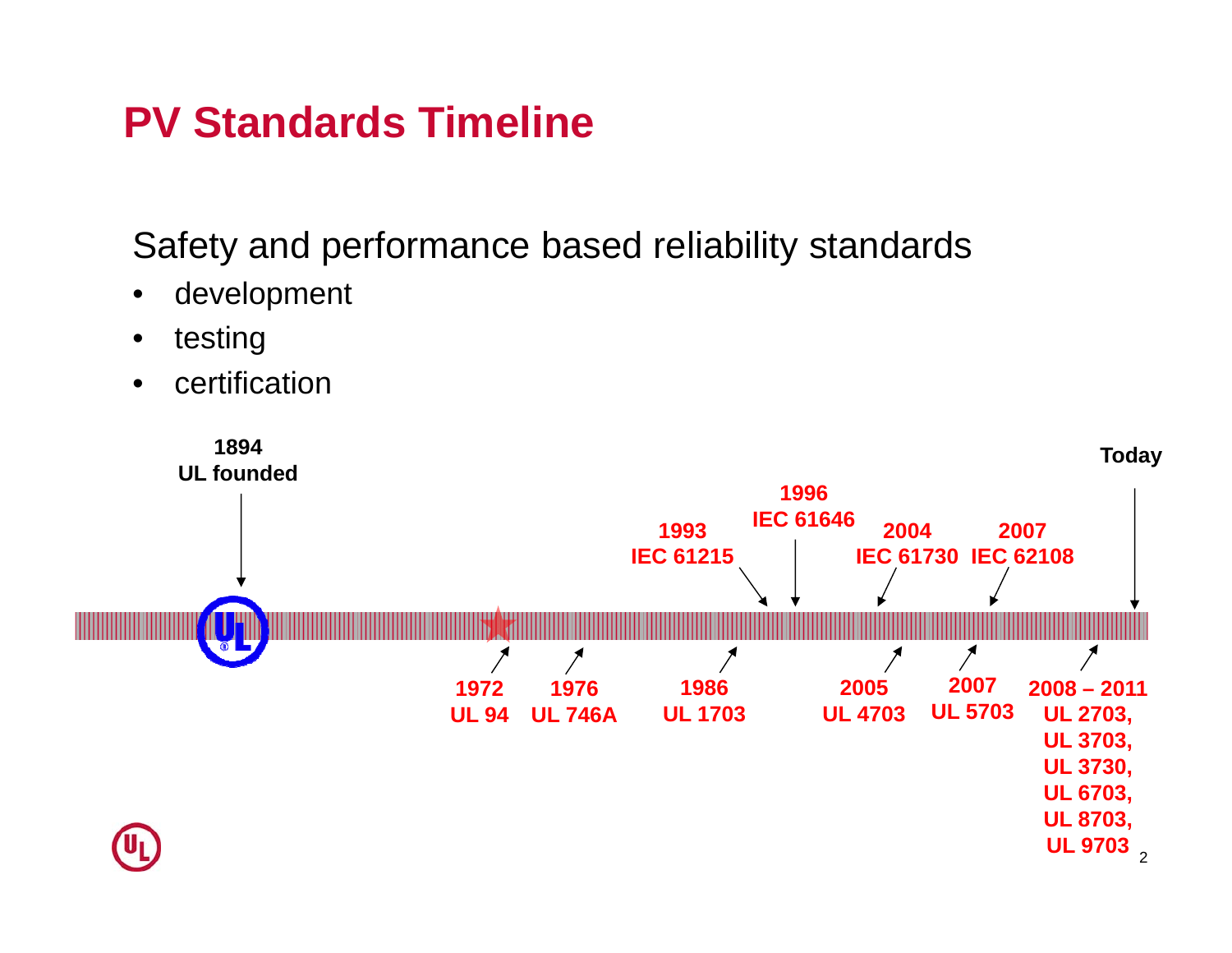## **UL 1703 and IEC 61730Safety Standards for PV Modules**



Scope and Objective

- $\bullet$ • Describes PV module fundamental construction and test requirements to ensure safe operation
- $\bullet$ Electrical shock hazard (product and application)
- $\bullet$ Fire resistance & propagation hazards
- $\bullet$ Mechanical hazards (Loading, securement etc.)



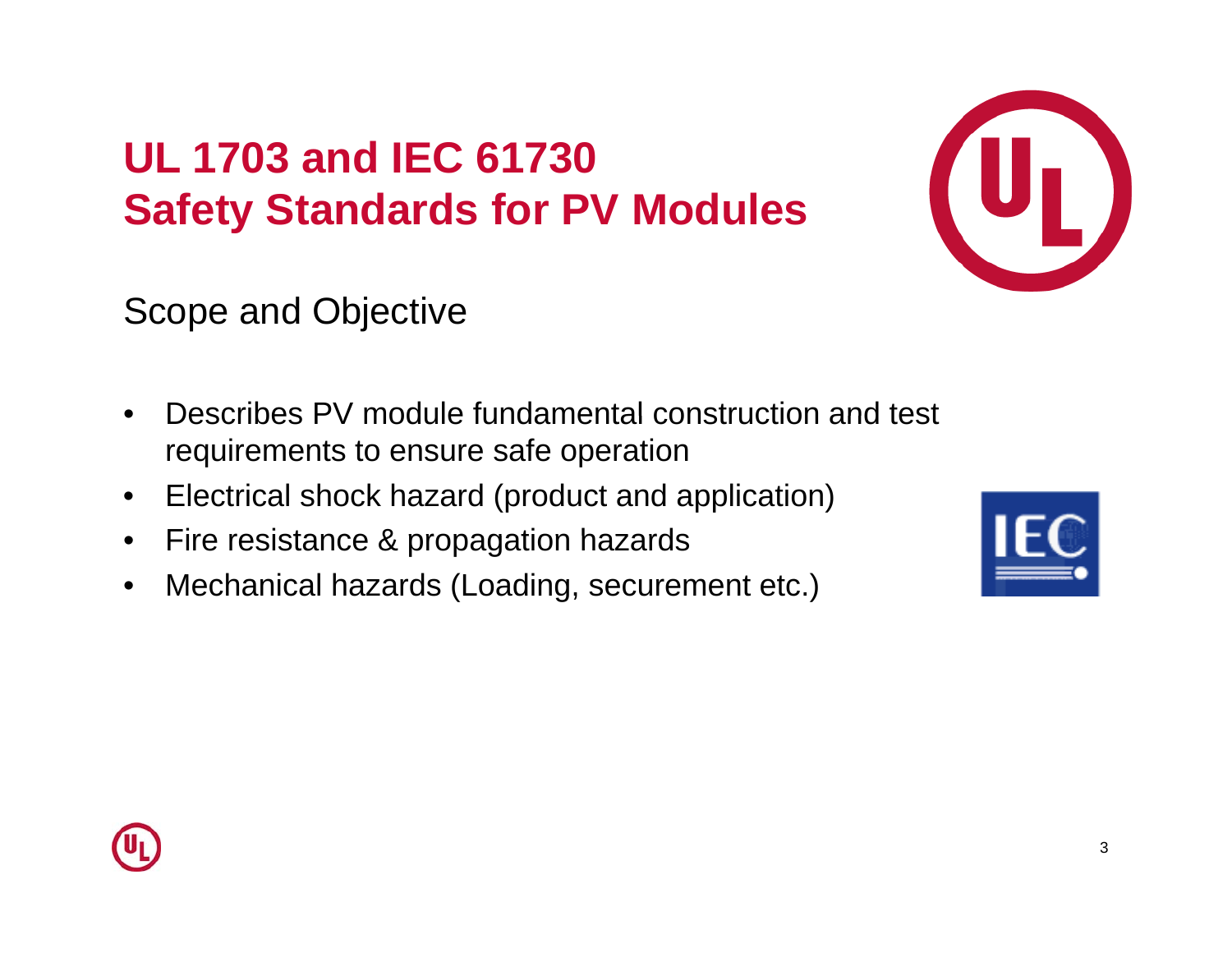### **Harmonization of UL and IEC Standards**

UL1703 Standards Technical Panel (STP)

- International Harmonization Committee (IHC)
	- Chair, John Wohlgemuth of NREL
	- 30 volunteers from UL1703 STP
	- Membership overlaps between
		- UL1703 STP and IEC TC82 Solar PV Energy Systems, WG2 Modules
- $\bullet$  Goal to minimize national differences
	- Facilitate international use of document per Certification Body (CB) Scheme

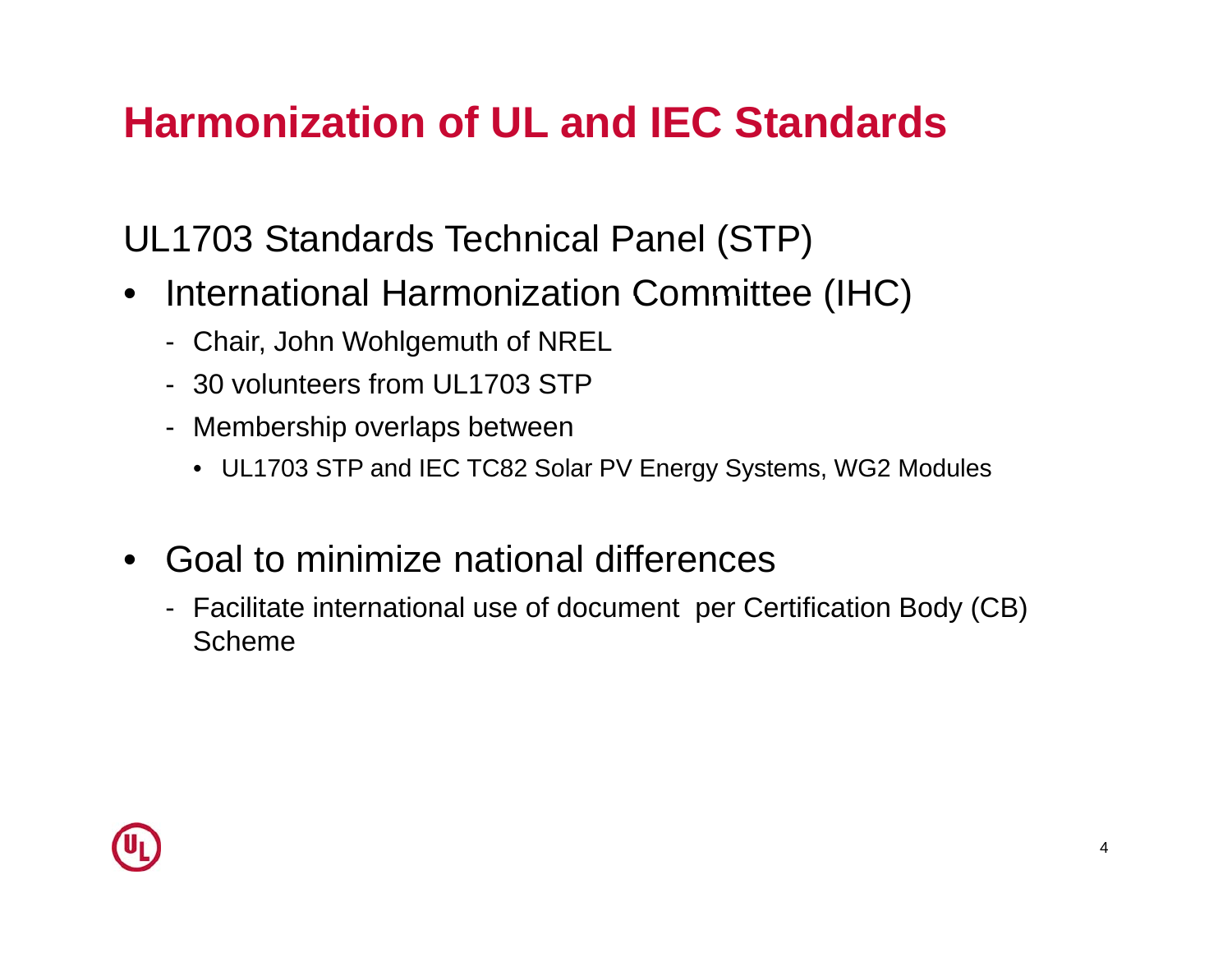### **Overview 61730-1 Revisions**

- New module classifications types.
- Significant revisions of isolation coordination (creepage and clearances)
- Polymeric material section has been totally rewritten.
- Expanded glossary

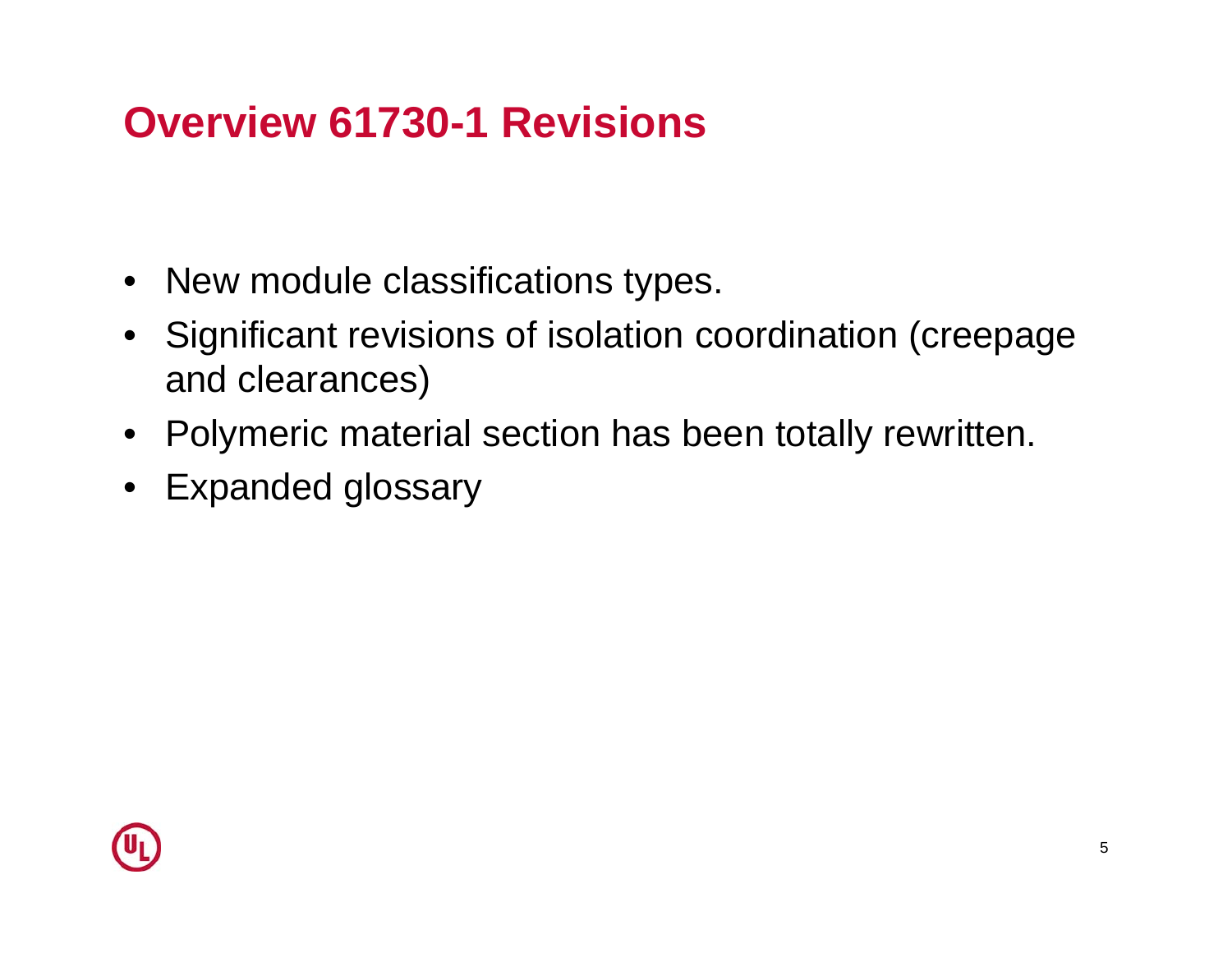### **New Module Classifications**

To be more consistent with Horizontal IEC 60664

#### **Current:**

#### 61730 Edition one Class A, B and C

### **Proposed:** 61730 Edition two Class 0, l, ll and lll

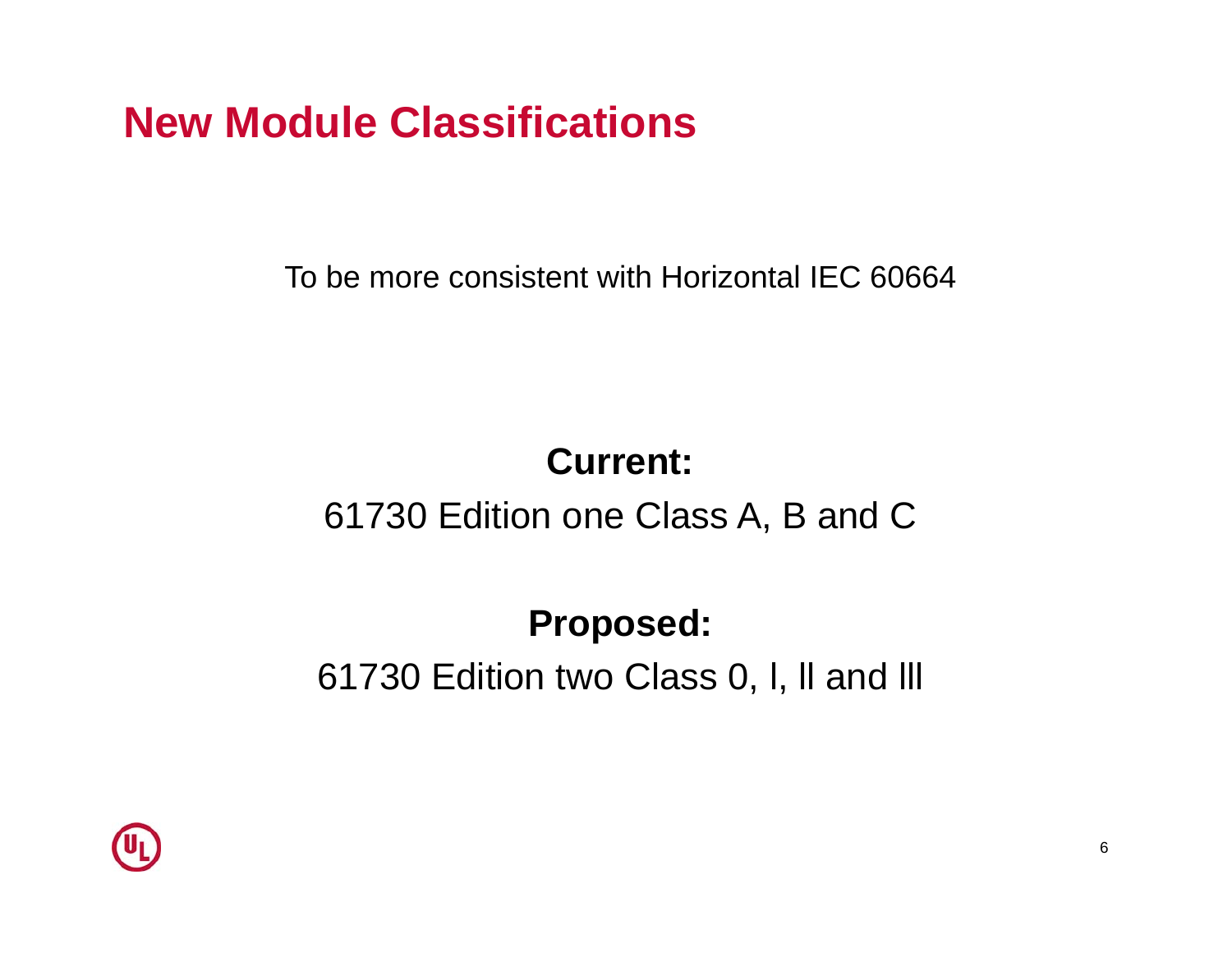### **Creepage and Clearances**

- These requirements are being revised to be match IEC 60664 horizontal standard requirements.
- $\bullet~$  The UL, VDE and TUV task group identified the applicable creepage and clearance requirements and developed significant supporting text to explain what they mean and how to use them.
- Safet y Class issues – the new draft includes safet y Class 0, l, ll and lll requirements. The inclusion of these requirements takes advantage of the work done under IEC 62109-1.

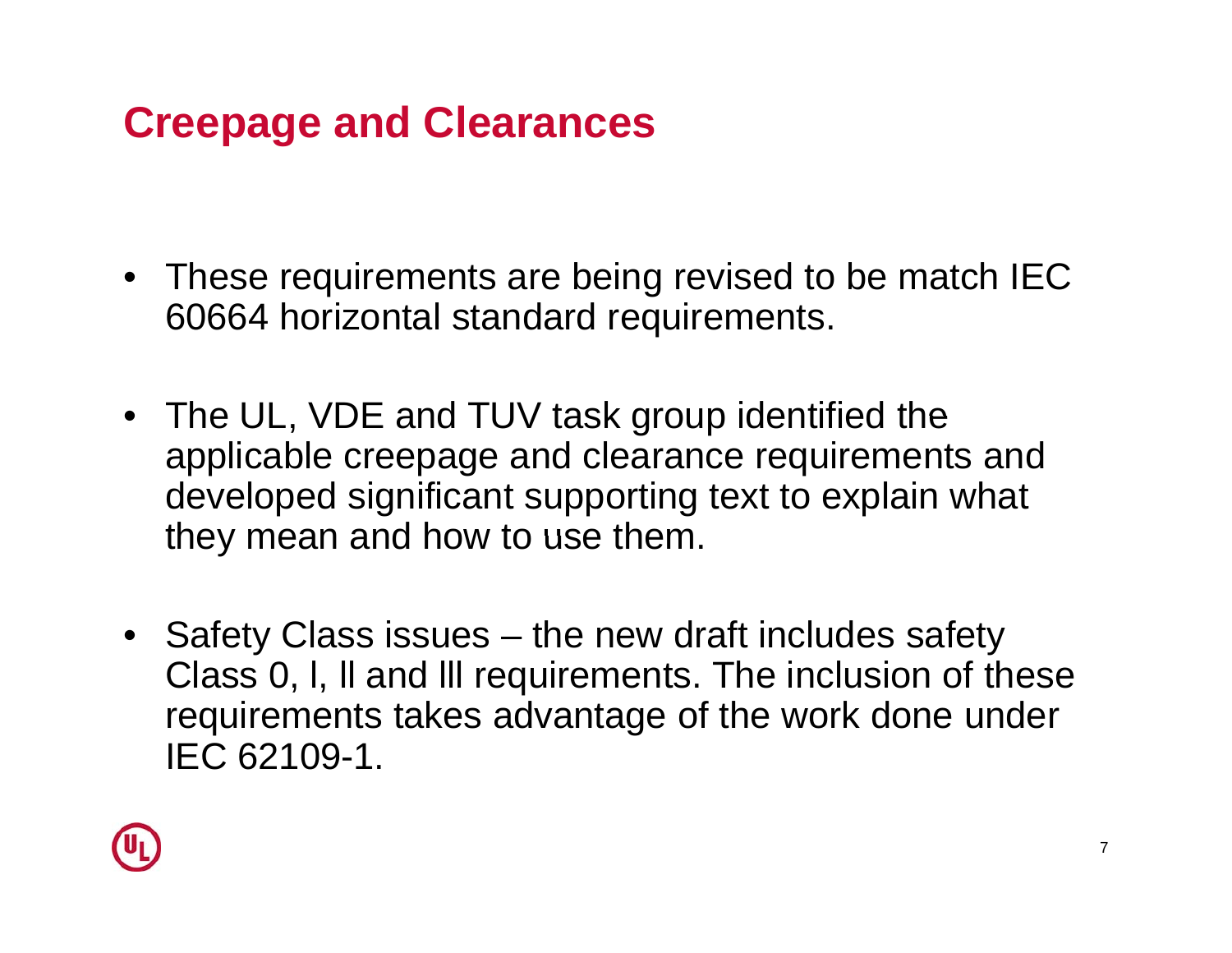## **Polymerics**

- The proposed draft of IEC 61730-1 includes minimum polymeric material properties based on the specific relied upon use of materials in the module design to achieve the appropriate safety class compliance.
	- -Insulation properties
	- Current tracking properties
	- -Thermal Index properties, etc.
- Work by Polymeric Task Groups continues.

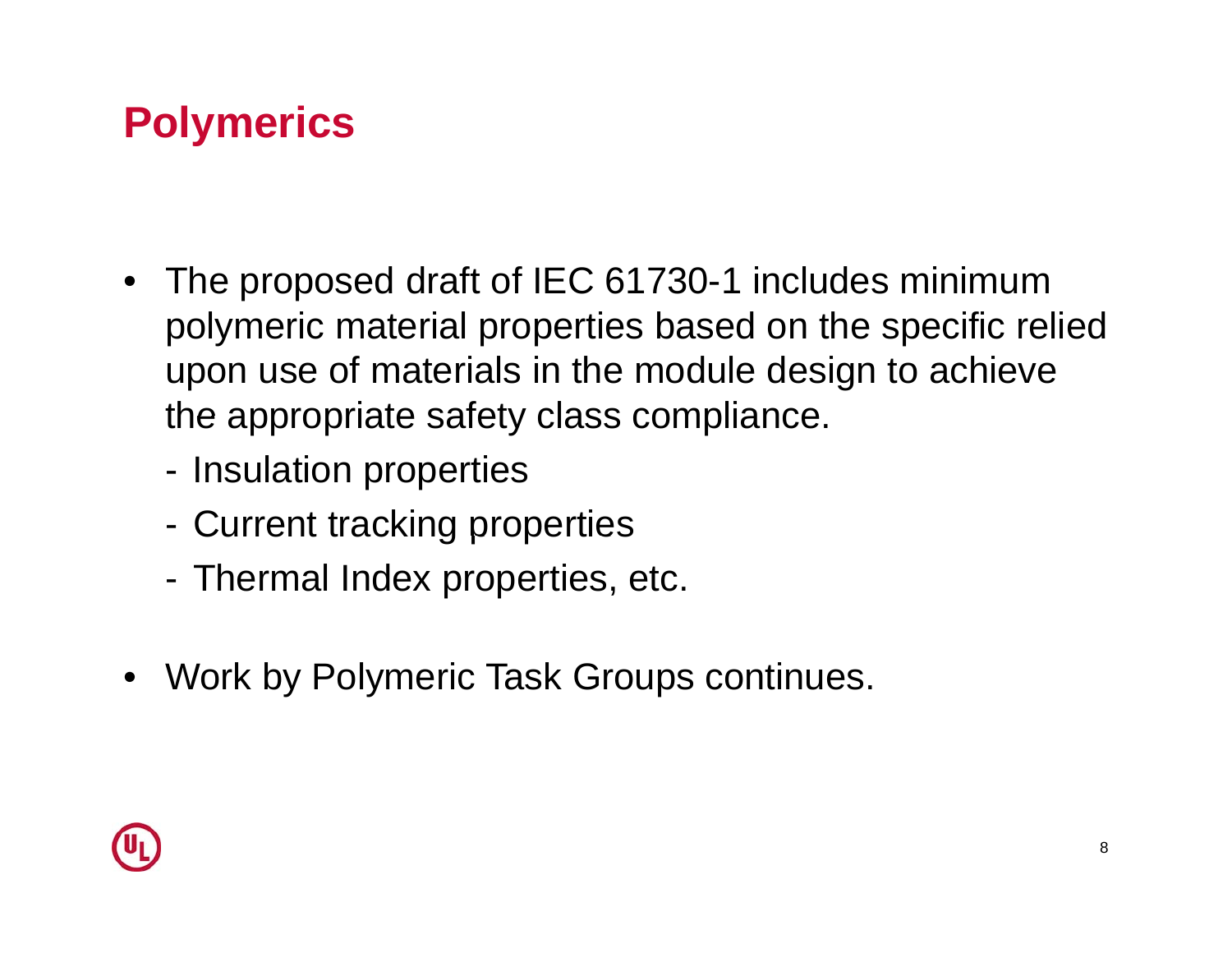## **Next Steps for Harmonization**

- The currently proposed harmonization document has been tabled by the IHC while work on the second editions of IEC 61730-1 and -2 are underway.
- The IHC has determined up until this point that there would be too many national differences between the first edition of the IEC standards and the US harmonized version.
- $\bullet$  The IHC will be presenting their position at the UL 1703 STP meeting next week.
- UL is prepared to move forward immediately with adoption of the currently tabled harmonization proposal, but will support the decision of the IHC.